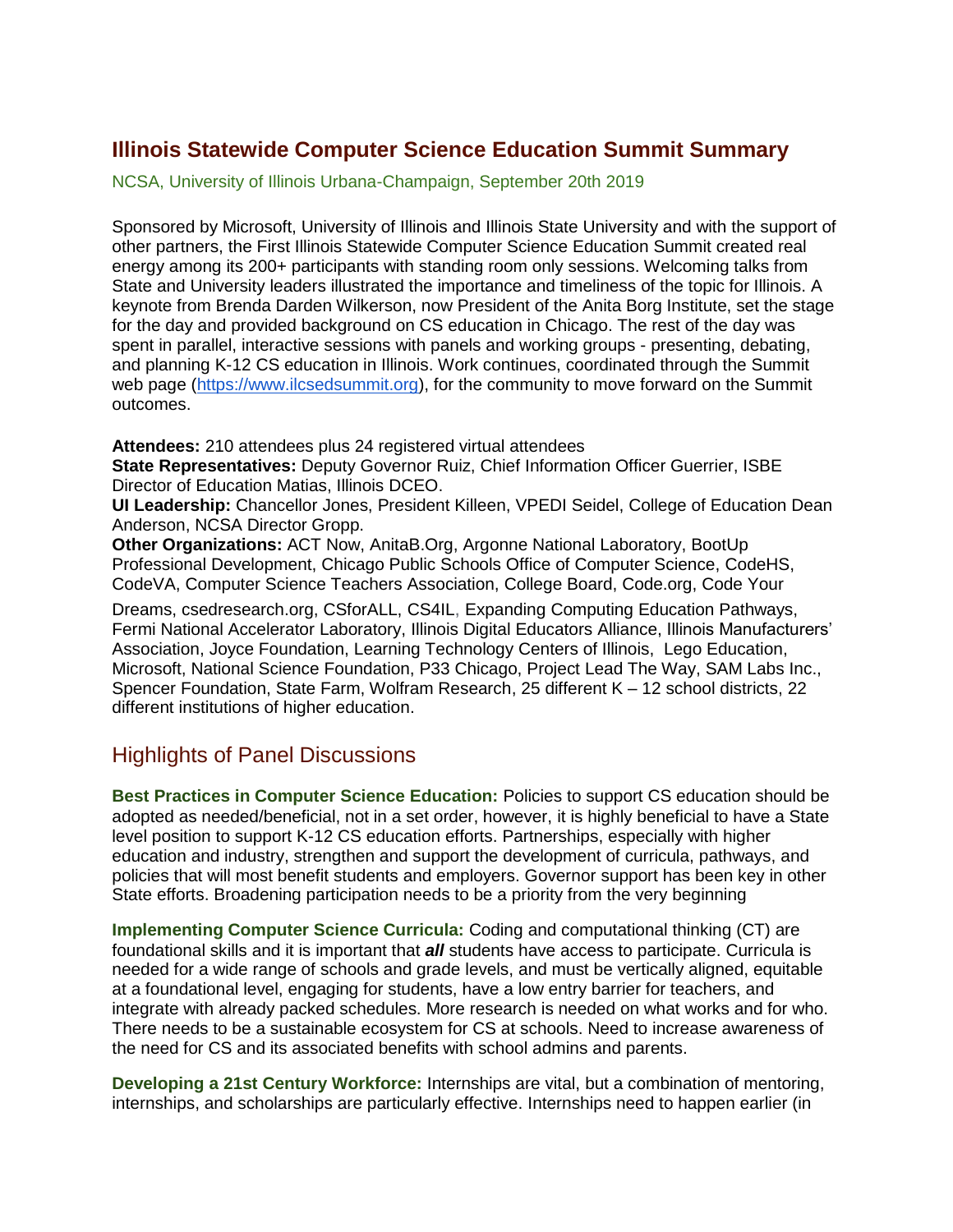high school) and last longer (throughout the year). It is important to have parents excited about technology opportunities and seeing CS as a career path for their children. Also, ubiquitous bandwidth to end devices for students is important. Industry should be a partner in K-12 CS Education, there is a sense of urgency — we are catching up with the skills gap that exists, but skills keep increasing.

**Supporting Research and Implementation of CS Education:** Federal and private funders can support policy studies, research on the development of specific interventions, evaluation and impact studies. Don't make policies too far ahead of what the research tells us. Research what happens when you try to make the change. Private funders can work with the field on targeted questions. Federal agencies are working to implement their priorities for improvement, including broadening participation and inclusion, working on measures to identify best practices, and identifying stakeholders. The federal government is working to provide information and resources to help move the needle, but won't solve the issue. This will need to be stakeholder-wide. Industry and state departments of education need to be involved to establish goals and make outcomes worthwhile.

**Implementing Computer Science Education in Illinois:** Computer science should not be defined so narrowly that it cuts innovation and creativity. It is important to understand what is meant by CS and CT, but also keep a broad understanding of all that CS and CT encompasses. In creating access to computer science courses, opportunity may be key. At the K-8 level CS and CT may be embedded in other subjects and incorporated into the curriculum that way, at the high school level CS courses could start out as an elective and be built into the curriculum in different ways in different schools. Providing qualified teachers is key to achieving CS for All. Various professional development models work well for the introductory courses, but there needs to be consideration on how to entice teachers to go for certification and a CS Education Major needs to be created in Illinois.

**Achieving CSforALL - Diversity and Inclusion:** Teachers need to continue to be supported in classroom teaching, but also be supported and incentivized to attend courses and professional development. Partnerships between teachers and tech/industry can help create a support network beyond the school. Engaging parents is vital to the success of CS programs. Parents can be engaged through family coding activities, school counselors can provide CS information to both students and parents to inform on resources, courses, etc. There are a variety of existing materials and programs designed to engage parents and families in computer science activities.

## Summit Recommendations

Initial short term and actionable activities that will build immediate capacity and support for computer science education include:

- Establish Computer Science undergraduate licensure (e.g. UI, ISBE).
- Create/Publicize the key centers of activity that will support collaborative efforts for building and maintaining partnerships, professional development, pipelines, etc. (e.g. ROEs, IIN, DPI).
- Legislative action around CS Education, including approval of state standards, definition of computer science, development of state level CS Ed position.
- Funding for teachers for additional CS credentialing, professional development
- Continued support and community building for CS teachers, including the role of ROEs.
- Collect and analyze data impacting computer science access and success.